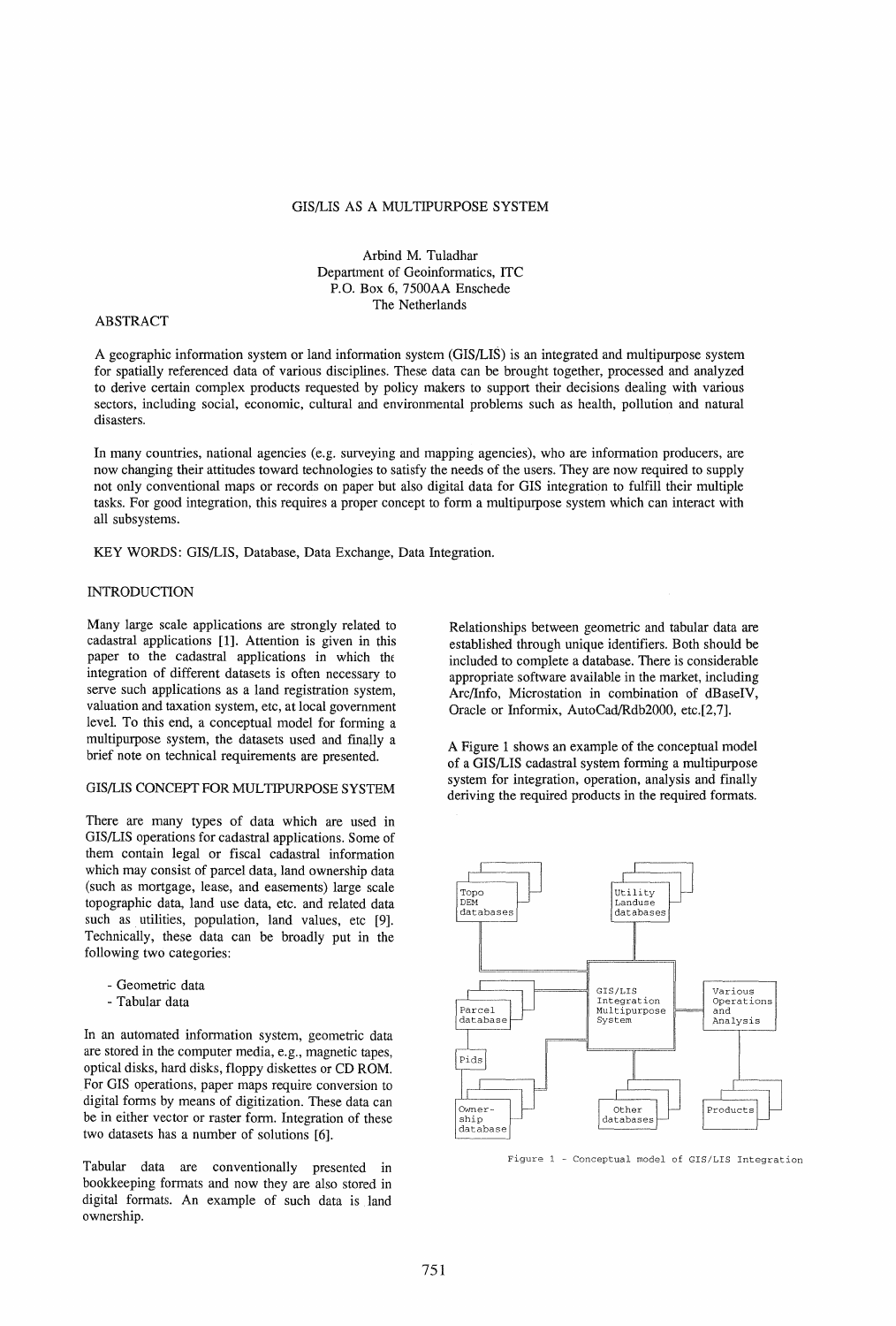This model uses a concept of a distributed database system. A core part for data interchange to and from all subsystems is realized through the GIS/LIS system in which data are accessed through unique keys which relate object items of the various databases.

### DATABASES AND ATIRIBUTES

In this above conceptual model, each database is managed and maintained by a specialized group or department within a GIS/LIS environment to fulfill its assigned tasks. There can be more databases than shown in the above figure, depending upon the applications. Some of them are described below.

a) The parcel database contains the measurements of each individual parcel, its geographic location, parcel address, area, neighbourhood parcel information, etc. These data are in both graphic environment and tabular form. Depending on the software used they can be either a spaghetti or topologic structure. In both cases information such as address, areas and neighbourhood parcels must be stored in the tabular form. Depending on the application the logical structure can be very complex. Each parcel has its unique identifier which relates the land ownership database, as shown in the figure 1 above.

b) The legal ownership database consists of legal owner records and lease or mortgage information in tabular formats. The logical relationships are maintained to provide the correct information for each parcel and owner. Ownership registry can be for deeds, titles, etc. These records are related to parcel identifiers in the parcel database.

c) The large-scale topographic database consists of information on roads, rivers, buildings, parks, landmarks, etc. These data are usually collected using a high precision photogrammetric plotter and largescale aerial photographs or by cartographic digitizing of existing maps. These data are in vector format which can be structured either in spaghetti or topologic structures.

d) The utility database contains information on electrical lines, water pipelines, sewerage lines, etc. together with detailed information about these lines in tabular format.

e) The land use database is an important component to be used in LIS applications, especially if we have to value a piece of lands for taxation purposes. In this example, it indicates type of land use for certain homogeneous units. The land use database can best be made by interpretation of aerial photographs. It is also possible to use satellite images and ground truthing. The data can be in either vector or raster format.

(f) There are many other databases which are generated for specialized applications which may be integrated in GIS/LIS environments [8].

In all above cases we can imagine the data complexity in term of functional relationships for one or many application purposes.

# TECHNICAL REQUIREMENTS OF GIS/LIS MULTIPURPOSE SYSTEM

Generally speaking the integration of different geographic data requires a so called "standard data exchange system", because the different users need to access the different geographic data produced by the different disciplines to derive complex products used for various purposes. However, this can be only one of the requirements if we think in a broader context of information system development.

The following can be given as important requirements to be considered in GIS integration:

- Conceptual framework of databases
- Information models
- Data dictionary
- Data quality
- Standard data exchange system

The conceptual framework of databases is necessary to realize the conceptual relationship of all subsystems in a GIS system. This is very important for defining the various concepts and work contents involved in individual databases. A network of all subsystems should be established to fulfill multi-tasks.

The purpose of information modelling is to define what object items are included in each databases. This should include classification and coding standards for objects and lead toward a preparation of data dictionary. At this stage it is necessary to define logical models showing logical relationships for each database.

A data dictionary is the standard definition of each object and contains varieties of information such as object class, object items, object name, object code, object access method, object storage, etc. This dictionary is meant to be a standard used for all subsystems during database creation and maintenance.

Data quality is another item to be considered, because the data come from various sources of different quality. It is necessary to give quality information for each data class. This can assist in estimating the qualities of products as a resulting from GIS/LIS operations.